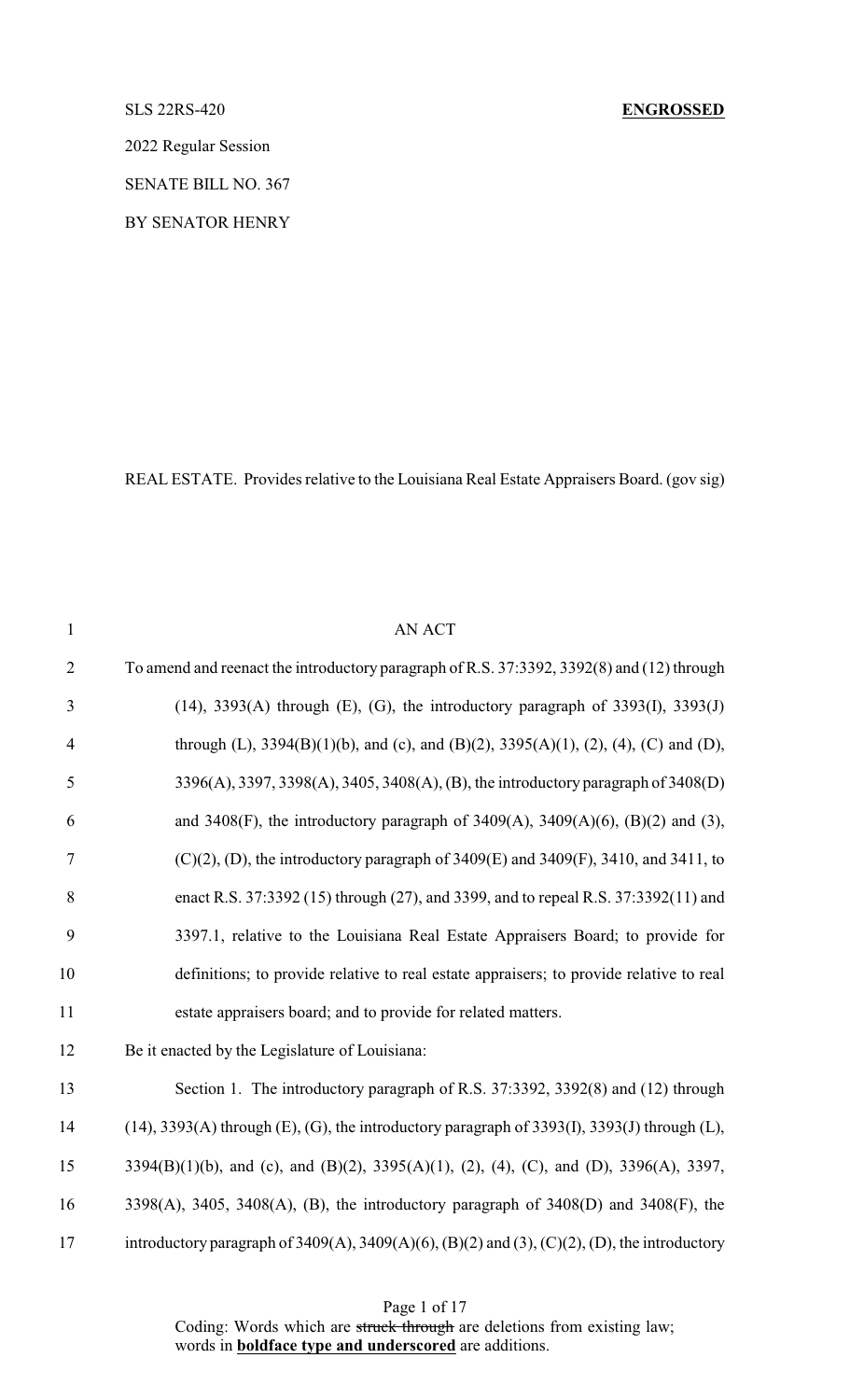| $\mathbf{1}$   | paragraph of 3409(E), and 3409(F), 3410, and 3411, are hereby amended and reenacted, to   |
|----------------|-------------------------------------------------------------------------------------------|
| $\overline{2}$ | enact R.S. 37:3392 (15) through (27), and 3399, and to repeal R.S. 37:3392(11) and 3397.1 |
| 3              | to read as follows:                                                                       |
| 4              | §3392. Definitions                                                                        |
| 5              | As used in this Chapter, the following words have the meaning ascribed to                 |
| 6              | them in this Section unless the context clearly indicates otherwise:                      |
| 7              | $\ast$<br>$\ast$<br>$\ast$                                                                |
| 8              | (8) "General certified real estate Certified general appraiser" means a any               |
| 9              | person who holds a current, valid license issued to him licensed by the board for         |
| 10             | appraisal of to appraise all types of real estate regardless of complexity or             |
| 11             | transaction value.                                                                        |
| 12             | $\ast$<br>*<br>∗                                                                          |
| 13             | (12) "Real estate appraiser trainee" "Trainee appraiser" means any person                 |
| 14             | who has been issued a license registered by the board and authorized to appraise          |
| 15             | properties under the supervision of a licensed general real estate appraiser or           |
| 16             | residential real estate appraiser.                                                        |
| 17             | (13) "Real property" or "real estate" means one or more defined interests                 |
| 18             | in a parcel of real estate, whether an unencumbered fee or a lesser estate immovable      |
| 19             | property, as defined by Civil Code Article 462 et seq.                                    |
| 20             | (14) "Residential certified real estate Certified residential appraiser" means            |
| 21             | any person who holds a current, valid license issued licensed by the board to             |
| 22             | appraise the following: one to four residential units, without regard to transaction      |
| 23             | value or complexity, and perform appraisals of other types of real estate having a        |
| 24             | transaction value of two hundred fifty thousand dollars or less. This includes the        |
| 25             | appraisal of vacant or unimproved land that is utilized for one to four family            |
| 26             | residential units.                                                                        |
| 27             | (a) One to four residential units without regard to value or complexity.                  |
| 28             | (b)(i) All other real or immovable property, which is the subject of an                   |
| 29             | appraisal involving or having a market value of five hundred thousand dollars             |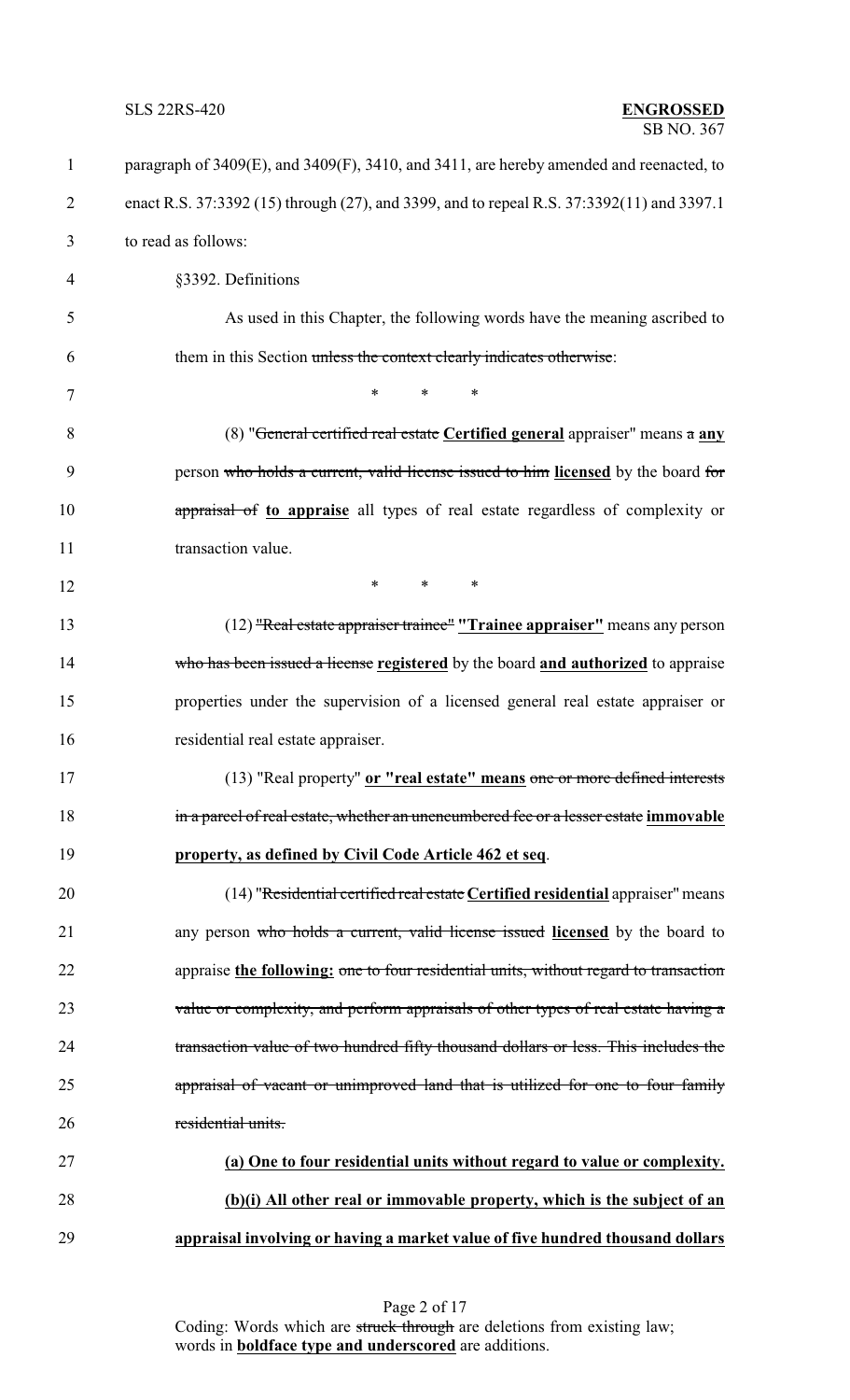| $\mathbf{1}$   | or less.                                                                           |
|----------------|------------------------------------------------------------------------------------|
| $\overline{2}$ | (ii) The authority granted pursuant to this Subparagraph includes but              |
| 3              | is not limited to the authority to appraise vacant or unimproved land that is      |
| $\overline{4}$ | utilized for the purposes of one to four family residential units or for which the |
| 5              | highest and best use is for one to four residential units.                         |
| 6              | (iii) The authority granted pursuant to this Subparagraph shall not                |
| $\tau$         | include the authority to appraise any subdivision for which a development          |
| 8              | analysis or development appraisal is necessary.                                    |
| 9              | (15) "Licensed residential appraiser" means any person licensed by the             |
| 10             | board whose authority to appraise real property is limited to the appraisal of     |
| 11             | noncomplex one to four residential units having a transaction value of less than   |
| 12             | one million dollars and of complex one to four residential units having a          |
| 13             | transaction value of less than four hundred thousand dollars, according to The     |
| 14             | Real Property Appraiser Qualification Criteria. For the purposes of this           |
| 15             | Paragraph, "transaction value" means market value for non-federally related        |
| 16             | transaction appraisals.                                                            |
| 17             | (16) "AQB" means the Appraiser Qualifications Board of TAF, as                     |
| 18             | created according to Title XI of FIRREA. The AQB develops, interprets, and         |
| 19             | amends The Real Property Appraiser Qualification Criteria.                         |
| 20             | (17) "ASB" means the Appraisal Standards Board of TAF, as created                  |
| 21             | according to Title XI of FIRREA. The ASB develops, promulgates, interprets,        |
| 22             | and amends USPAP.                                                                  |
| 23             | (18) "ASC" means the Appraisal Subcommittee, as created according to               |
| 24             | Title XI of FIRREA and organized and subject to the Federal Financial              |
| 25             | Institutions Examination Council, or its successor, according to the Financial     |
| 26             | <b>Institutions Regulatory and Interest Rate Control Act of 1978.</b>              |
| 27             | (19) "FIRREA" means the Financial Institution Reform, Recovery and                 |
| 28             | Enforcement Act of 1989, as enacted under federal law, specifically includes but   |
| 29             | is not limited to Title XI, requiring real estate appraisals used in connection    |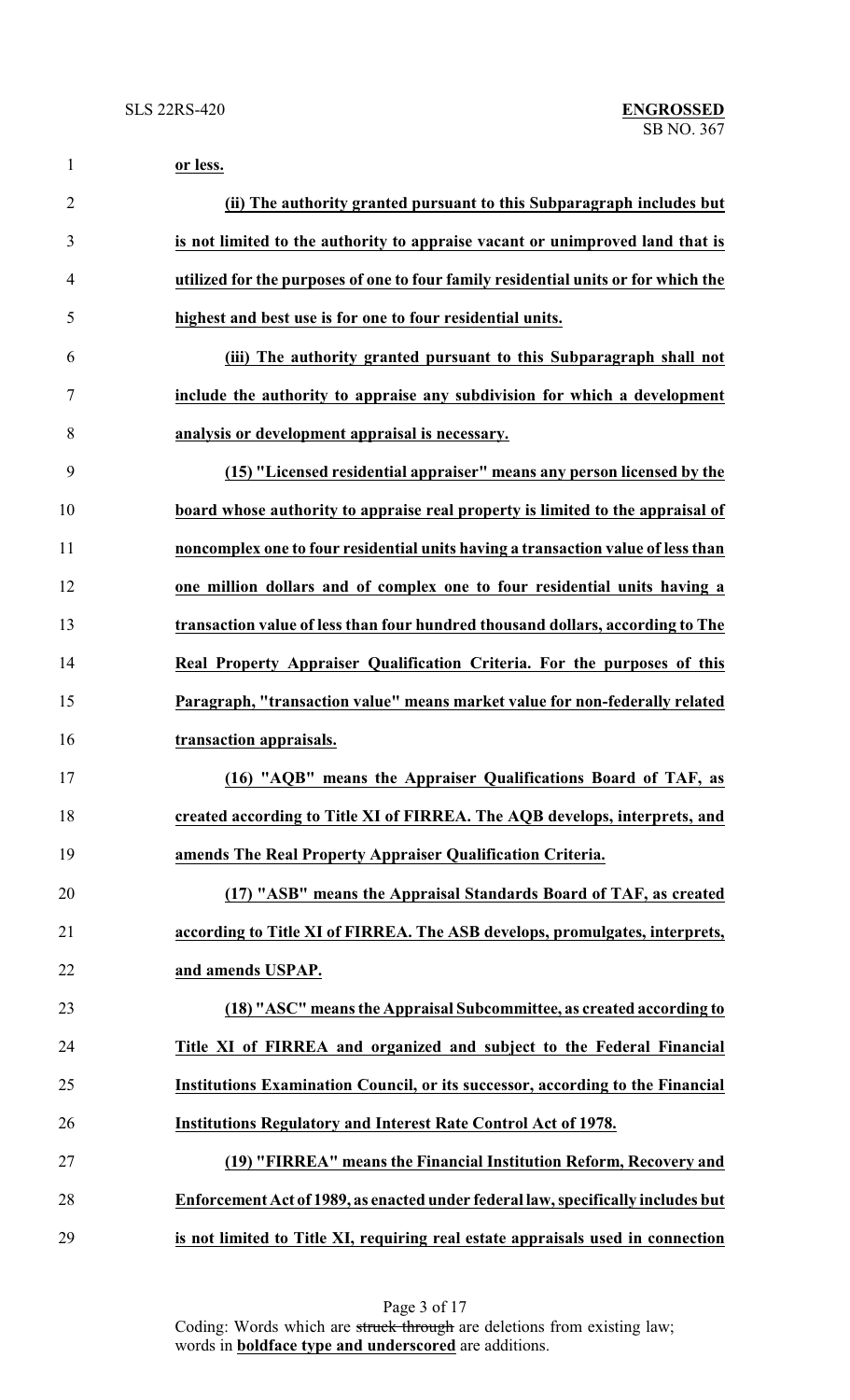| $\mathbf{1}$   | with federally related transactions to comply with uniform standards and to be      |
|----------------|-------------------------------------------------------------------------------------|
| $\overline{2}$ | prepared by credentialed real property appraisers.                                  |
| 3              | (20) "Market Value" means a value stated as an opinion, which                       |
| $\overline{4}$ | presumes the transfer of real property as of a certain date and subject to          |
| 5              | specific conditions set forth in the value definition identified by an appraiser as |
| 6              | applicable to an appraisal.                                                         |
| $\overline{7}$ | (21) "PAREA" means or refers to any Practical Applications of Real                  |
| 8              | <b>Estate Appraisal training program created or implemented, according to The</b>   |
| 9              | Real Property Appraiser Qualification Criteria developed and approved by the        |
| 10             | AQB, to provide an alternate pathway for applicants to obtain licensure as a        |
| 11             | licensed residential appraiser or as a certified residential appraiser without      |
| 12             | training as a trainee appraiser, subject to the direct control and supervision of   |
| 13             | a supervisory appraiser.                                                            |
| 14             | (22) "The Real Property Appraiser Qualification Criteria" means the                 |
| 15             | qualifying criteria, regarding the minimum education, experience, and               |
| 16             | examination requirements for real estate appraisers, as established by the AQB.     |
| 17             | (23) "Supervisory appraiser" means a certified residential appraiser or             |
| 18             | certified general appraiser registered by the board to supervise one or more        |
| 19             | trainee appraisers and who satisfies the applicable minimum qualifications          |
| 20             | required by the The Real Property Appraiser Qualification Criteria, including       |
| 21             | but not limited to the following:                                                   |
| 22             | (a) The supervisory appraiser shall have been licensed and in good                  |
| 23             | standing with any competent appraisal licensing jurisdiction for at least three     |
| 24             | years.                                                                              |
| 25             | (b) The supervisory appraiser shall not have been subject to any                    |
| 26             | disciplinary action within any jurisdiction, that affected the appraiser's legal    |
| 27             | eligibility to engage in the appraisal practice, within the last three years.       |
| 28             | (c) The supervisory appraiser shall not be registered at any one time to            |
| 29             | supervise more than three trainee appraisers.                                       |

Page 4 of 17 Coding: Words which are struck through are deletions from existing law; words in **boldface type and underscored** are additions.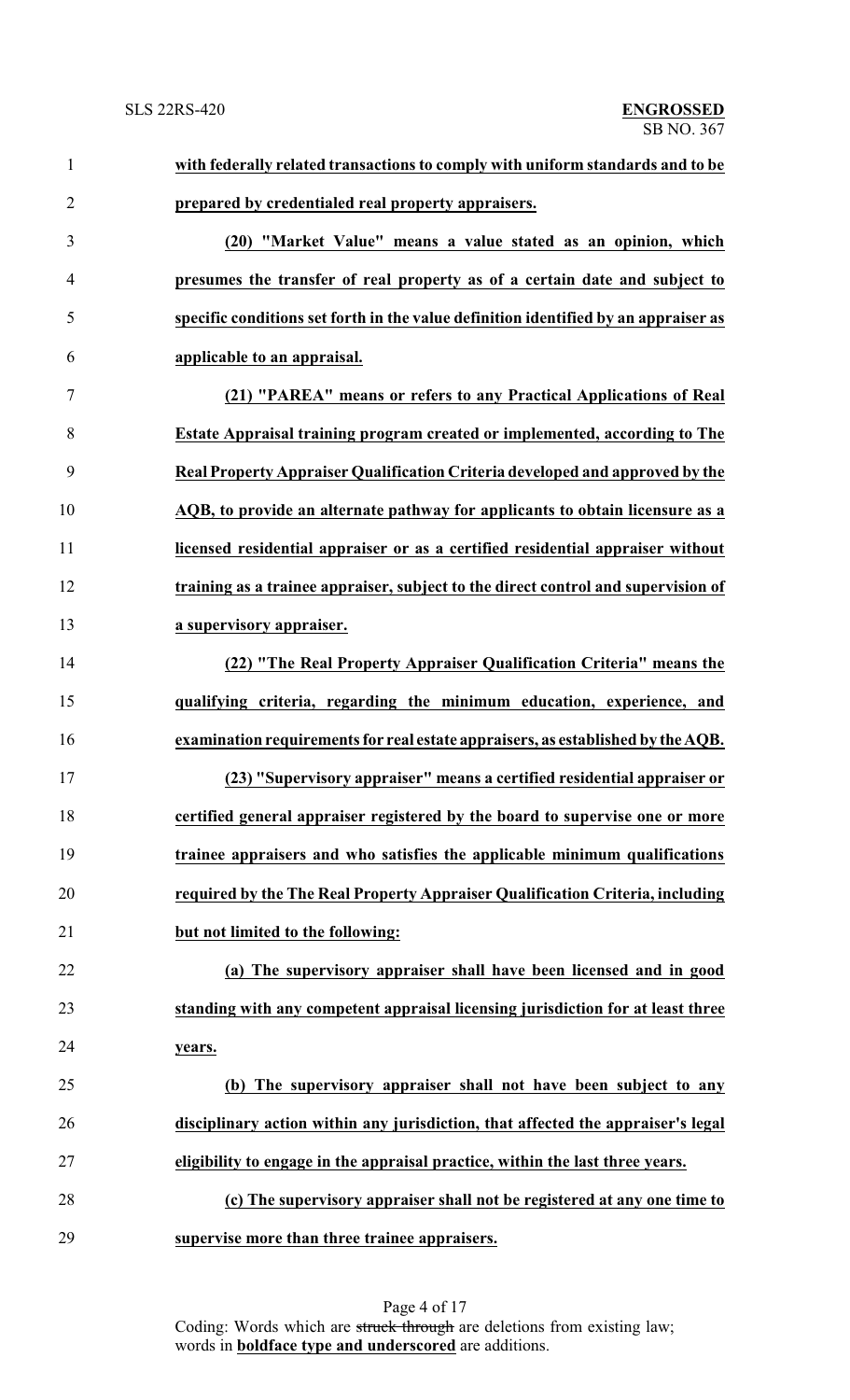| $\mathbf{1}$   | (d) Prior to his supervision of any trainee appraiser, the supervisory                      |
|----------------|---------------------------------------------------------------------------------------------|
| $\overline{2}$ | appraiser shall register on a form and in a manner prescribed by the board for              |
| 3              | each trainee appraiser supervised.                                                          |
| $\overline{4}$ | (24) "TAF" means The Appraisal Foundation, as created according to                          |
| 5              | Title XI of FIRREA.                                                                         |
| 6              | (25) "Transaction value" means the following according to Title XI of                       |
| 7              | <b>FIRREA:</b>                                                                              |
| 8              | (a) For loans or other extensions of credit, the amount of the loan or                      |
| 9              | extension of credit.                                                                        |
| 10             | (b) For sales, leases, purchases, and investments in or exchanges of real                   |
| 11             | property, the market value of the real property interest involved.                          |
| 12             | (c) For the pooling of loans or interests in real property for resale or                    |
| 13             | purchase, the amount of the loan or market value of the real property                       |
| 14             | calculated with respect to each such loan or interest in real property.                     |
| 15             | (26) "USPAP" means the Uniform Standards of Professional Appraisal                          |
| 16             | Practice, which establishes the minimum requirements applicable to appraisers               |
| 17             | for the purpose of promoting and maintaining public trust in the appraisal                  |
| 18             | practice, as implemented and periodically amended by the ASB.                               |
| 19             | (27) "Complex one to four unit residential property appraisal" means                        |
| 20             | an appraisal in which the property to be appraised, the form of ownership, or               |
| 21             | the market conditions are atypical.                                                         |
| 22             | §3393. License required; penalty for unlicensed real estate appraiser activity              |
| 23             | A. No person, other than a state licensed real estate appraiser registered or               |
| 24             | <b>licensed by the board</b> , shall assume or use that title or any title, designation, or |
| 25             | abbreviation that may create the impression of being registered or licensed as a real       |
| 26             | estate appraiser $by$ in this state.                                                        |
| 27             | B. No registered or licensed real estate appraiser shall assume or use any                  |
| 28             | title, designation, or abbreviation that may create the impression of being registered      |
| 29             | or licensed in a class other than that for which his actual registration or license has     |

Page 5 of 17 Coding: Words which are struck through are deletions from existing law; words in **boldface type and underscored** are additions.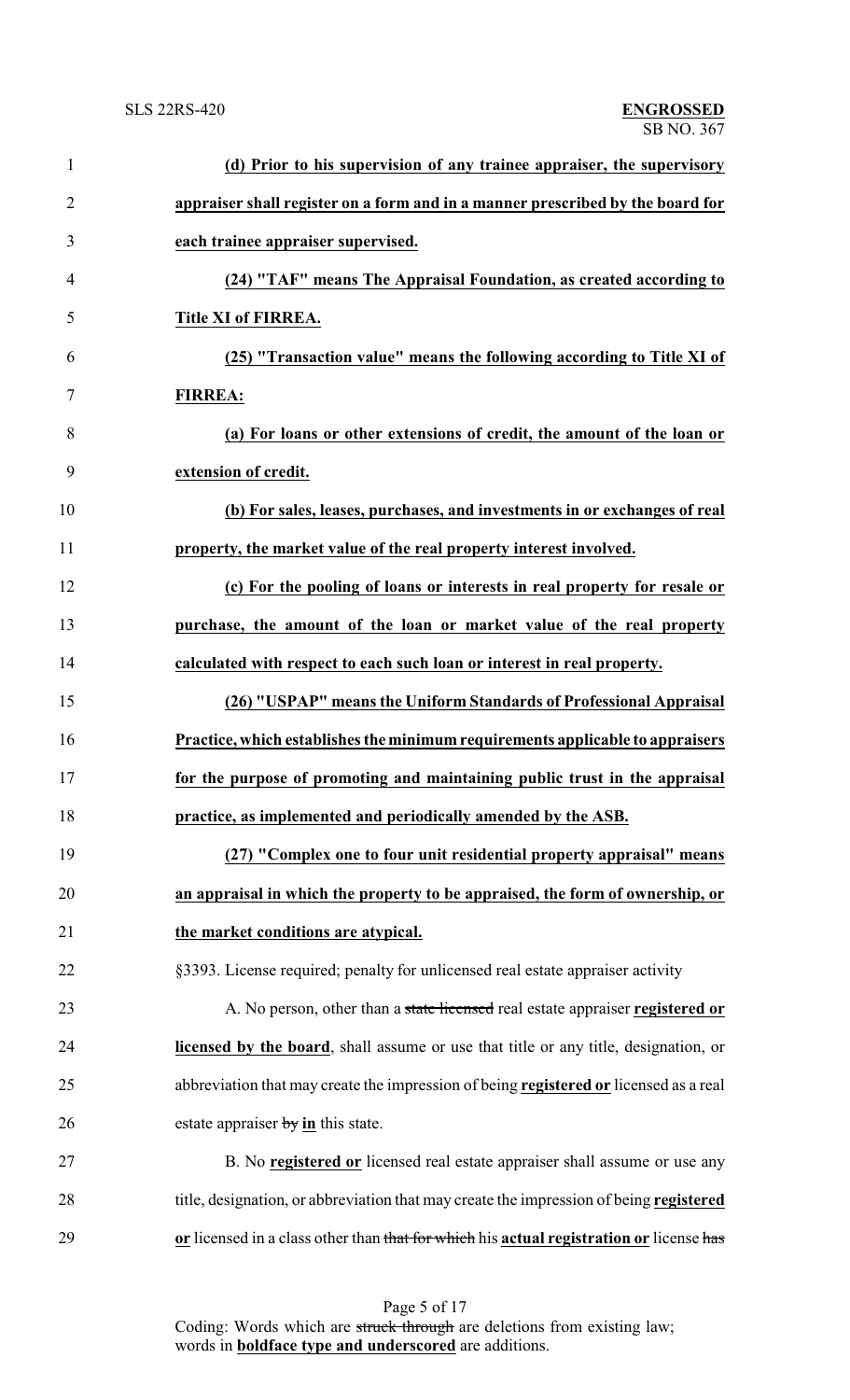| $\mathbf{1}$   | been issued.                                                                             |
|----------------|------------------------------------------------------------------------------------------|
| $\overline{2}$ | C. It shall be unlawful for any individual, for a fee or other valuable                  |
| 3              | consideration, or with the intention or expectation of receiving or collecting a fee or  |
| 4              | valuable consideration from another, to do any of the following unless the individual    |
| 5              | is registered or licensed under according to this Chapter:                               |
| 6              | (1) Be employed to perform or perform an appraisal $\alpha s$ defined in this            |
| 7              | Chapter where the subject property of the assignment lies within the borders of the      |
| 8              | state of Louisiana.                                                                      |
| 9              | (2) Present himself $\mathbf{t}$ o, or allow himself to be presented, as being able to   |
| 10             | perform an appraisal for which a registration or license is required under according     |
| 11             | to this Chapter.                                                                         |
| 12             | D. All real estate appraiser registrations or licenses issued under the                  |
| 13             | provisions of this Chapter shall be issued in the individual name of the applicant and   |
| 14             | shall not be issued to a partnership, association, corporation, firm, or group. Nothing  |
| 15             | shall preclude a licensed real property registered or licensed appraiser from            |
| 16             | performing appraisals for or on behalf of a partnership, association, corporation,       |
| 17             | firm, or group.                                                                          |
| 18             | E. Nothing in this Chapter shall preclude a licensed real estate broker or               |
| 19             | salesperson from performing a broker price opinion/comparative market analysis in        |
| 20             | the ordinary course of the practice of real estate, provided that the broker or          |
| 21             | salesperson does not <b>unlawfully</b> represent himself as being a state licensed real  |
| 22             | estate a registered or licensed appraiser.                                               |
| 23             | $\ast$<br>$\ast$<br>∗                                                                    |
| 24             | G. It shall be unlawful for any individual, person, partnership, association,            |
| 25             | or corporation to perform any type of review or analysis of a real property appraisal,   |
| 26             | unless that person is <b>registered or</b> licensed to perform real property appraisals. |
| 27             | *<br>$\ast$<br>∗                                                                         |
| 28             | I. In addition to any other civil remedy or civil penalty provided in this               |
| 29             | Chapter, the board may issue a subpoena to any person based on the probable cause        |
|                |                                                                                          |

Page 6 of 17 Coding: Words which are struck through are deletions from existing law; words in **boldface type and underscored** are additions.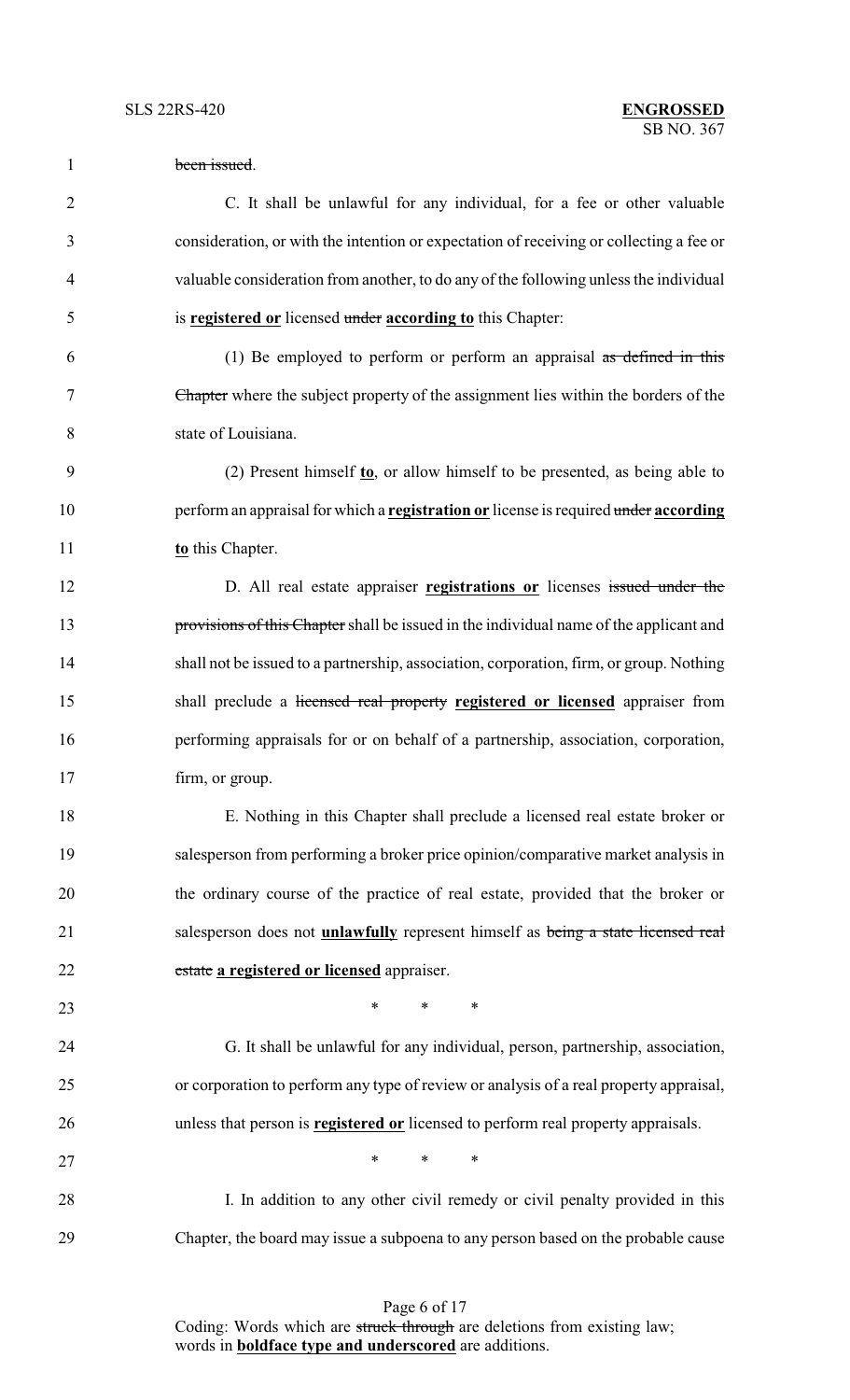| $\mathbf{1}$   | that he has engaged in real estate appraiser activity without a registration or license.  |
|----------------|-------------------------------------------------------------------------------------------|
| $\overline{2}$ | Subpoenas issued by the board shall:                                                      |
| 3              | $\ast$<br>$\ast$<br>$\ast$                                                                |
| $\overline{4}$ | J. In accordance with the provisions of <b>According to</b> this Chapter and the          |
| 5              | Administrative Procedure Act, the board may impose a civil penalty not to exceed          |
| 6              | five thousand dollars and costs and attorney fees upon any person who is found to         |
| 7              | have engaged in real estate appraiser appraisal activity without a registration or        |
| 8              | license issued by the board.                                                              |
| 9              | K. An unlicensed Any person who is not registered or licensed as an                       |
| 10             | appraiser and engages in or offers to engage in, or performs or offers to perform,        |
| 11             | any of the practices, acts, or operations set forth in R.S. 37:3392 and this Section      |
| 12             | shall be sufficient evidence to raise a presumption of fact or to establish the fact that |
| 13             | he has illegally engaged in or performed real estate appraiser appraisal activity.        |
| 14             | L. A person engaged in real estate appraiser appraisal activity without a                 |
| 15             | registration or license issued by the board shall not have the right to receive any       |
| 16             | compensation for services so rendered in this state. In addition to any other penalties   |
| 17             | imposed under authorized by this Chapter, the board may require any person                |
| 18             | engaged in real estate appraiser appraisal activity without a registration or license     |
| 19             | to return any fees collected for such activity.                                           |
| 20             | §3394. Louisiana Real Estate Appraisers Board                                             |
| 21             | ∗<br>∗<br>∗                                                                               |
| 22             | $\ast$<br>$\ast$<br>∗<br>B(1)                                                             |
| 23             | $\ast$<br>$\ast$<br>$\ast$<br>(a)                                                         |
| 24             | (b) One member shall have been engaged in the business of appraisal                       |
| 25             | management for at least four years and shall be an employee or representative of a        |
| 26             | Louisiana licensed appraisal management company. Additionally, this member shall          |
| 27             | be a citizen and qualified elector of Louisiana and licensed as a in Louisiana certified  |
| 28             | real estate as either a certified residential appraiser or certified general appraiser    |
|                |                                                                                           |

immediately preceding the appointment to the board.

Page 7 of 17 Coding: Words which are struck through are deletions from existing law; words in **boldface type and underscored** are additions.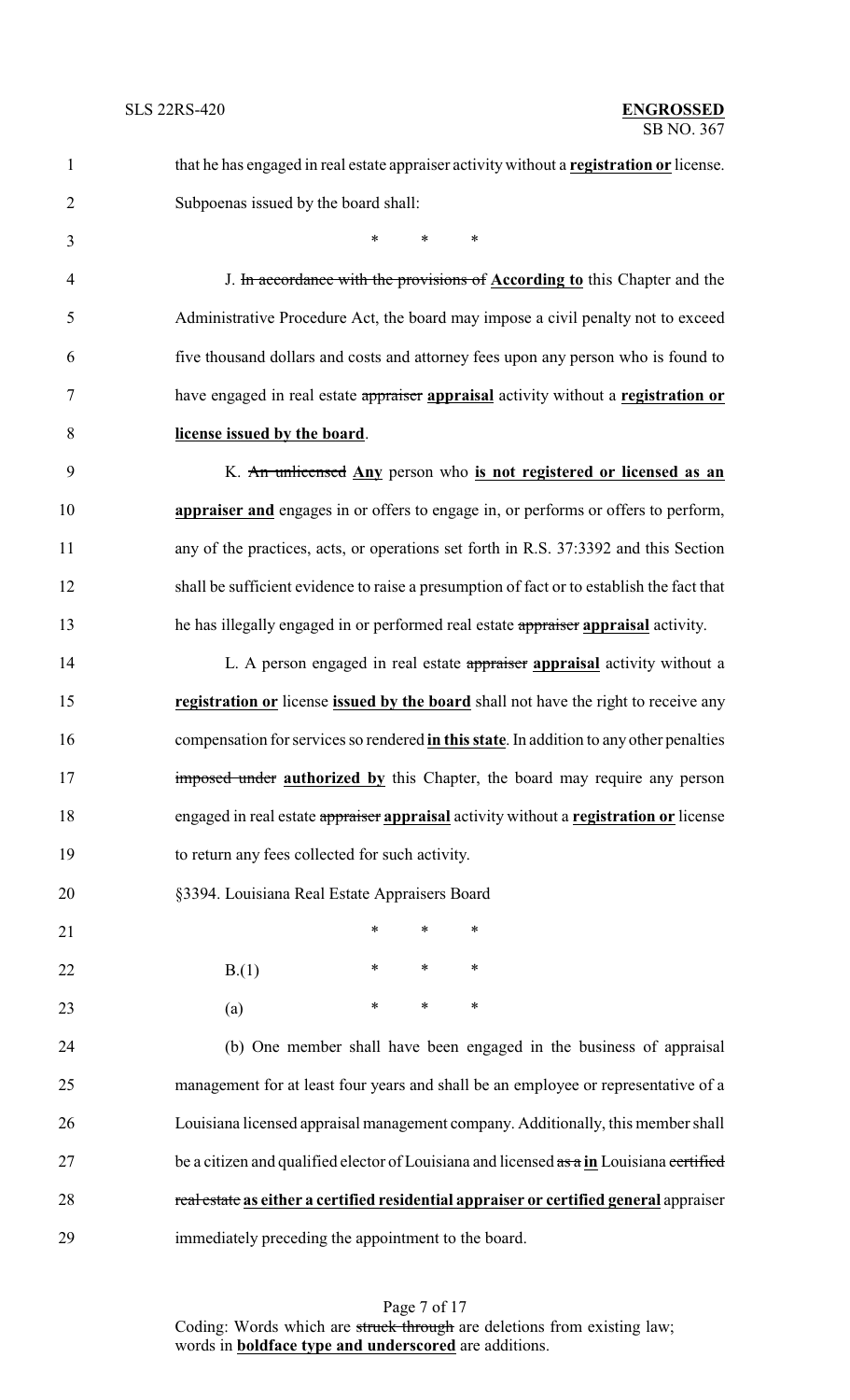| $\mathbf{1}$   | (c) The remainder shall have been domiciled in Louisiana and licensed as                        |
|----------------|-------------------------------------------------------------------------------------------------|
| $\overline{2}$ | certified real estate appraisers either a certified residential appraiser or certified          |
| 3              | general appraiser for not less than five consecutive years immediately preceding                |
| 4              | the appointment.                                                                                |
| 5              | (2) At least four of the ten members shall be <b>certified</b> general appraisers and           |
| 6              | at least two of the ten members shall be <b>certified</b> residential appraisers. All appraiser |
| 7              | members shall be state certified.                                                               |
| 8              | $\ast$<br>*<br>∗                                                                                |
| 9              | §3395. Powers, duties                                                                           |
| 10             | A. The board shall have the following autonomous powers and duties:                             |
| 11             | (1) To regulate the issuance of real estate appraiser and trainee registrations                 |
| 12             | and licenses.                                                                                   |
| 13             | (2) To establish administrative procedures for processing applications and                      |
| 14             | issuing registrations and licenses to real estate appraisers and trainees.                      |
| 15             | *<br>$\ast$<br>∗                                                                                |
| 16             | (4) To require any satisfactory proof it may desire in reference to the honesty,                |
| 17             | truthfulness, reputation, knowledge, and experience of any applicant for a real estate          |
| 18             | appraiser registration or license prior to the issuance of any license.                         |
| 19             | $\ast$<br>*<br>∗                                                                                |
| 20             | C. The board shall have authority to require any real estate appraiser                          |
| 21             | registrant or licensee to maintain records, as specified in this Chapter, and to                |
| 22             | inspect and subpoena such records.                                                              |
| 23             | D. The board shall have the authority to subpoena any real estate appraiser                     |
| 24             | registrant, licensee, or witness for the purpose of holding any hearing or in                   |
| 25             | furtherance of an investigation. Failure of a licensee to comply with a subpoena                |
| 26             | duces tecum shall be punishable by the board in accordance with the provisions of               |
| 27             | R.S. 37:3409.                                                                                   |
| 28             | §3396. Applications                                                                             |
| 29             | A. Applications for examination, experience review, registration, licensure,                    |

Page 8 of 17 Coding: Words which are struck through are deletions from existing law; words in **boldface type and underscored** are additions.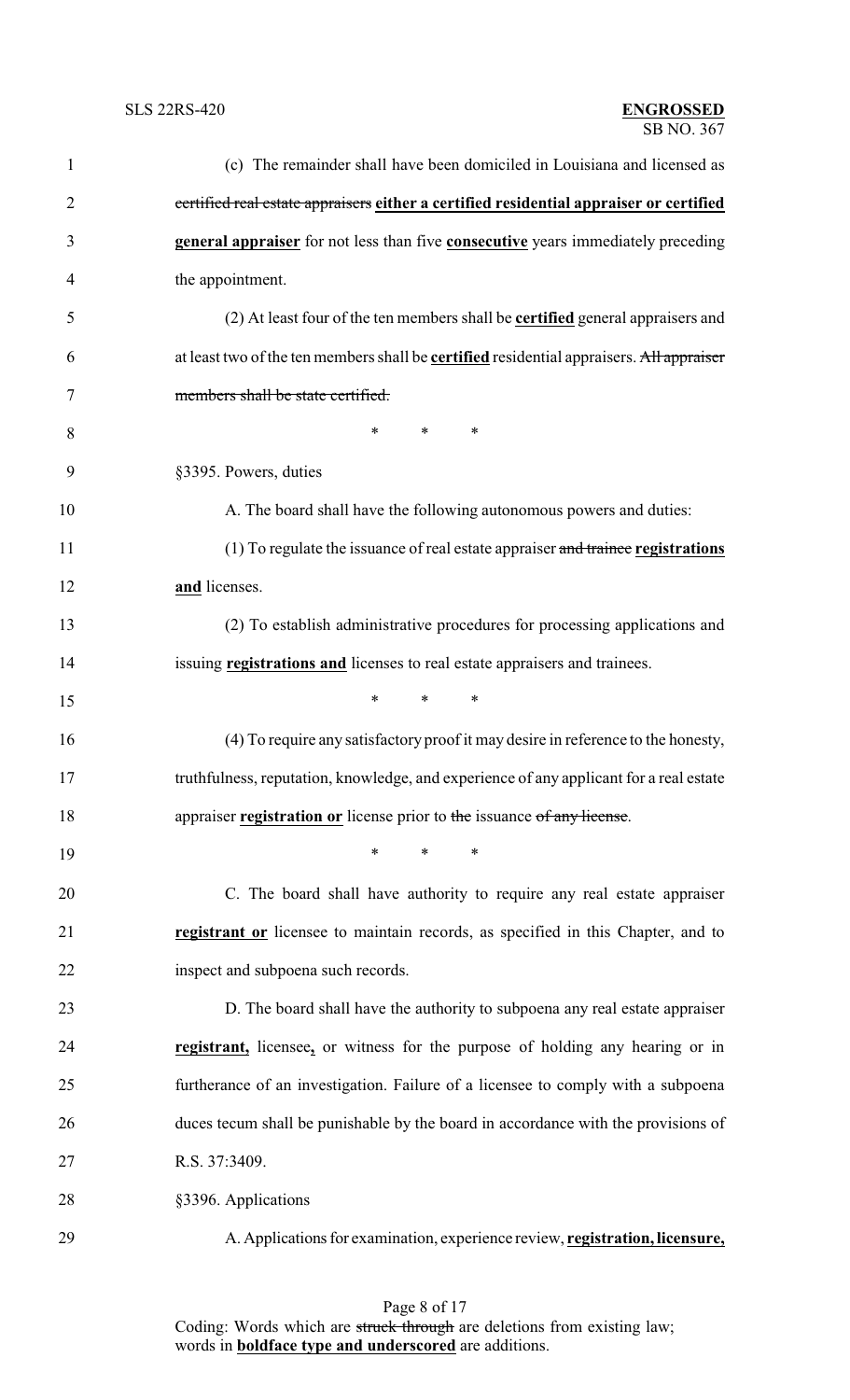| $\mathbf{1}$   | and renewal certification shall be made in writing to the board on forms provided on     |
|----------------|------------------------------------------------------------------------------------------|
| $\overline{2}$ | a form prescribed and in a manner required by the board.                                 |
| 3              | *<br>*<br>∗                                                                              |
| $\overline{4}$ | §3397. License and registration classifications; criteria                                |
| 5              | A.(1) There shall be are three classes of licenses for real estate appraisers.:          |
| 6              | (a) Licensed residential appraiser.                                                      |
| 7              | (b) Certified residential appraiser.                                                     |
| 8              | (c) Certified general appraiser.                                                         |
| 9              | (2) Such The license classes enumerated in Paragraph (1) of this                         |
| 10             | <b>Subsection</b> shall conform in all respects with the Financial Institutions Reform,  |
| 11             | Recovery and Enforcement Act of 1989, P.L. 101-73, and any subsequent                    |
| 12             | amendments and regulations issued pursuant thereto.                                      |
| 13             | (2) The application for examination, experience review, and renewal                      |
| 14             | certification shall specify the license classification for which the applicant is        |
| 15             | applying.                                                                                |
| 16             | B. There are two classes of registrations for real estate appraisers:                    |
| 17             | $(1)(a)$ Trainee appraiser. Applicants for a real estate appraiser trainee               |
| 18             | license shall be subject to training and direct supervision by a certified appraiser who |
| 19             | meets all of the following qualifications:                                               |
| 20             | (i) Has been licensed as a certified real estate appraiser in Louisiana for at           |
| 21             | least three years prior to becoming a supervising appraiser.                             |
| 22             | (ii) Is in good standing as a certified residential or certified general real estate     |
| 23             | appraiser in Louisiana.                                                                  |
| 24             | (b) Both the trainee applicant and the supervising appraiser shall complete              |
| 25             | a course that complies, at minimum, with the specifications for course content           |
| 26             | established by the Appraiser Qualifications Board (AQB) of the Appraisal                 |
| 27             | Foundation. The course shall be oriented toward the requirements and                     |
| 28             | responsibilities of supervising appraisers and expectations for trainee appraisers. The  |
| 29             | course shall be completed by the trainee appraiser prior to obtaining a trainee          |

Page 9 of 17 Coding: Words which are struck through are deletions from existing law; words in **boldface type and underscored** are additions.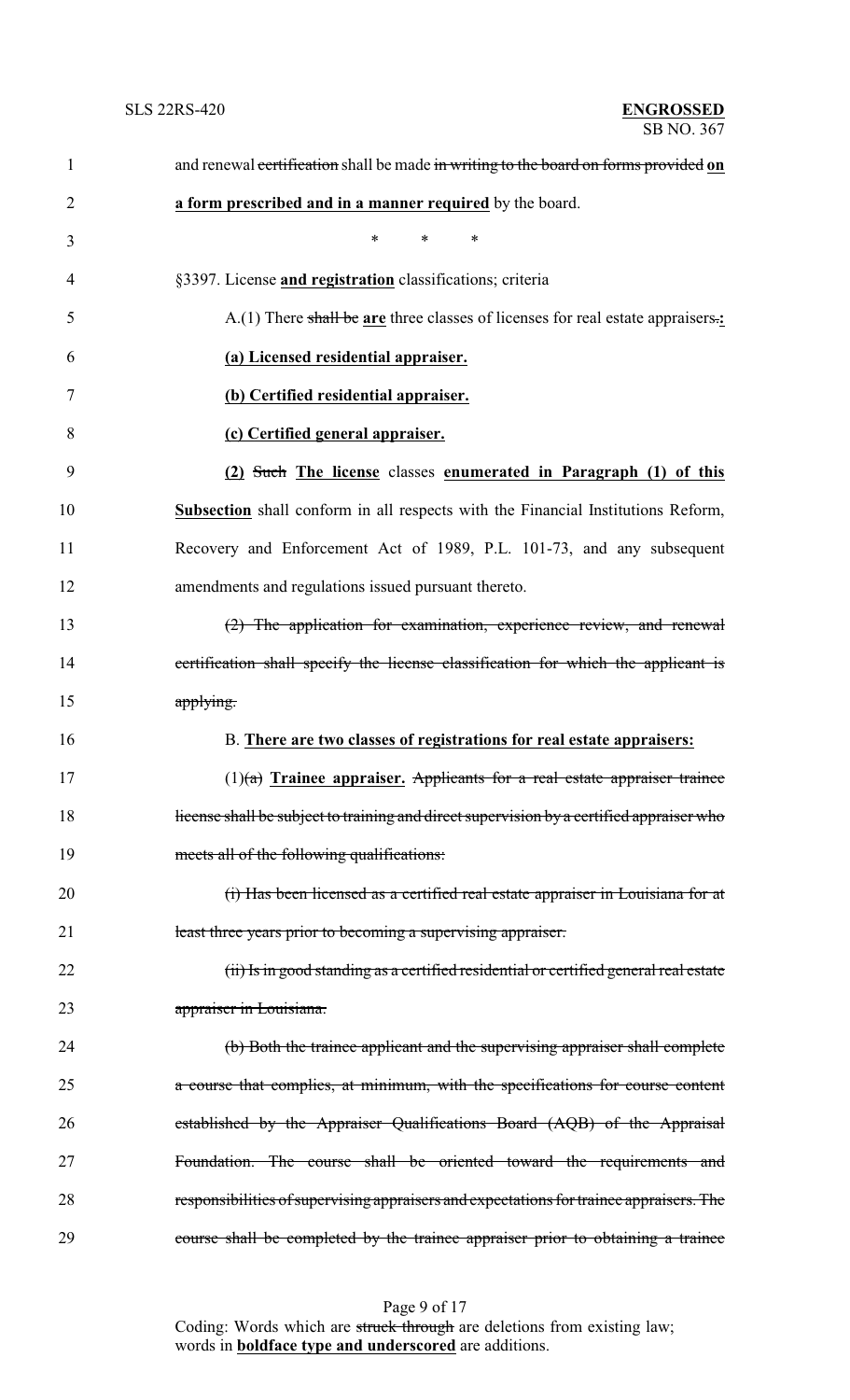| 1              | appraiser license and by the supervising appraiser prior to supervising a trainee              |
|----------------|------------------------------------------------------------------------------------------------|
| $\overline{2}$ | appraiser. The supervising appraiser shall not have been subject to any disciplinary           |
| 3              | action in any jurisdiction within the last three years that affects the supervisor's legal     |
| 4              | eligibility to engage in appraiser practice. The appraiser trainee is permitted to have        |
| 5              | more than one supervising appraiser. The scope of work for the appraiser trainee is            |
| 6              | limited to the appraisal of those properties that the supervising appraiser is licensed        |
| 7              | to appraise.                                                                                   |
| 8              | (2) Supervisory appraiser. There are no additional examination or                              |
| 9              | experience requirements other than those listed in this Subsection for the real estate         |
| 10             | appraiser trainee license.                                                                     |
| 11             | $\left(\frac{1}{2}\right)$ C.(1) An A supervisory appraiser and a trainee appraiser shall each |
| 12             | maintain an appraisal experience log shall be maintained jointly by the supervising            |
| 13             | appraiser and the trainee appraiser. It is the responsibility of both the supervisory          |
| 14             | appraiser and the trainee appraiser and shall be independently obligated to ensure             |
| 15             | the appraisal experience log is accurate, current, and complies with the requirements          |
| 16             | of the trainee appraiser's credentialing jurisdiction this Chapter. At a minimum, the          |
| 17             | appraisal log shall include the following:                                                     |
| 18             | (a) Type of property.                                                                          |
| 19             | (b) Date of report.                                                                            |
| 20             | (c) Address of appraised property.                                                             |
| 21             | (d) Description of work performed by the trainee appraiser and scop of the                     |
| 22             | review and supervision of the supervisory appraiser.                                           |
| 23             | (e) Number of actual work hours by the trainee appraiser on the assignment.                    |
| 24             | (f) The signature and state certification number of the supervisory appraiser.                 |
| 25             | Separate appraisal logs shall be maintained for each supervisory appraiser if                  |
| 26             | applicable.                                                                                    |
| 27             | (2) Prior to applying for registration with the board, a trainee appraiser                     |
| 28             | or supervisory appraiser shall meet the minimum qualifications required under                  |
| 29             | this Chapter and the Real Property Appraiser Qualification Criteria, including                 |
|                |                                                                                                |

Page 10 of 17 Coding: Words which are struck through are deletions from existing law; words in **boldface type and underscored** are additions.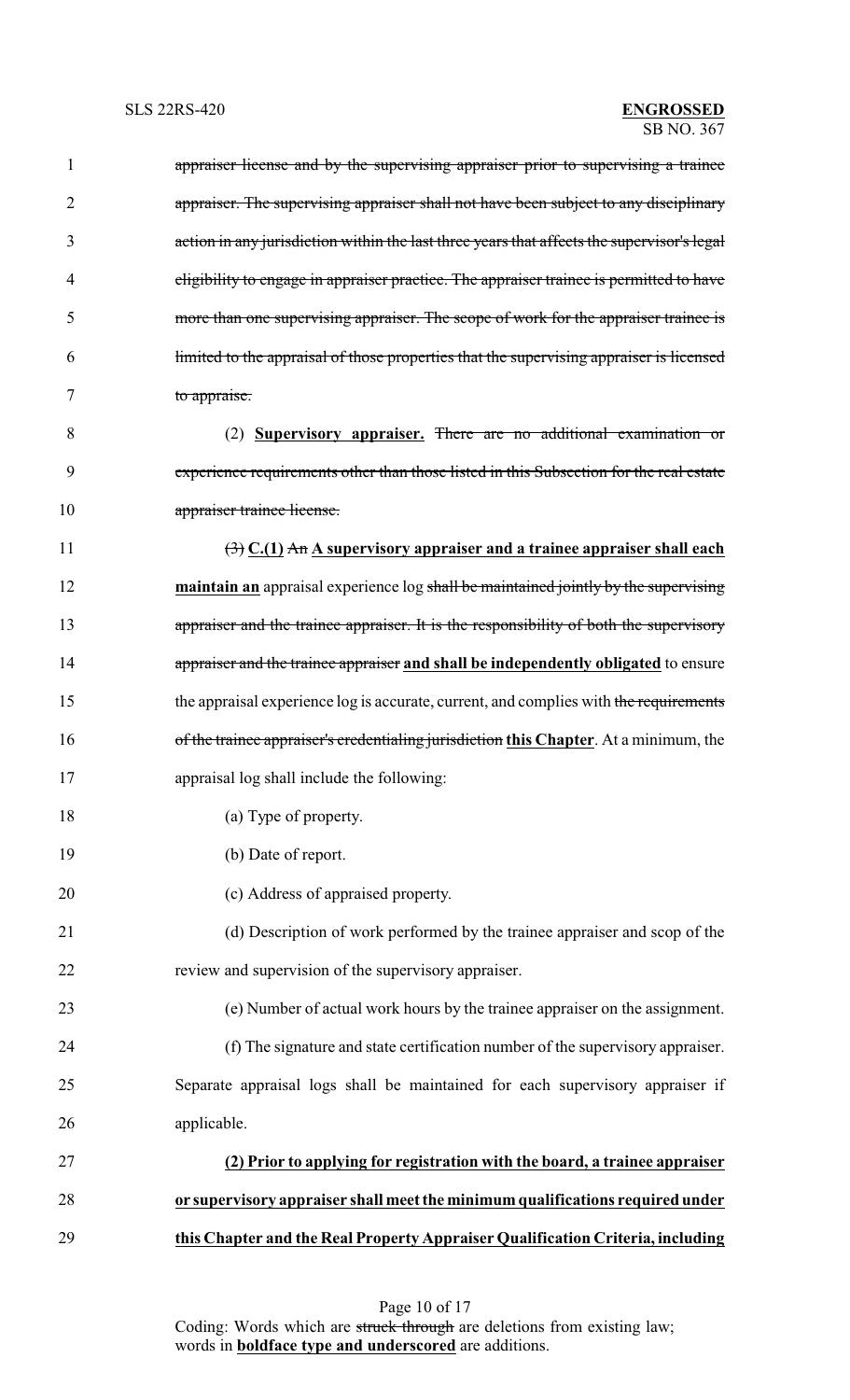| $\mathbf{1}$   | but not limited to satisfactory completion or submission of the following:                       |
|----------------|--------------------------------------------------------------------------------------------------|
| $\overline{2}$ | (a) A course that complies, at a minimum, with the specifications of                             |
| 3              | course content established by the AQB, including submission of an official                       |
| 4              | course completion certificate to the board. The course shall be oriented toward                  |
| 5              | the requirements and responsibilities of supervisory and trainee appraisers.                     |
| 6              | (b) The registration form that is prescribed by the board.                                       |
| 7              | (4) As a prerequisite to license renewal, all appraiser trainees shall be                        |
| 8              | required to obtain the equivalent of fourteen hours of continuing education per                  |
| 9              | calendar year.                                                                                   |
| 10             | $\left(\frac{5}{3}\right)$ The appraiser trainee appraiser shall be entitled to obtain copies of |
| 11             | appraisal reports that he prepared in full or in part by the trainee. The supervising            |
| 12             | supervisory appraiser shall keep copies of the trainee appraisal reports prepared                |
| 13             | by the trainee appraiser for a period of at least five years or at least two years after         |
| 14             | final disposition of any judicial proceeding in which testimony is given, whichever              |
| 15             | period expires last.                                                                             |
| 16             | $\ast$<br>*<br>∗                                                                                 |
| 17             | §3398. Examination                                                                               |
| 18             | A. A license as a real estate appraiser shall not be issued in any class, other                  |
| 19             | than real estate appraiser trainee unless the applicant has passed a qualifying                  |
| 20             | examination approved by the Appraiser Qualifications Board (AQB) of the Appraisal                |
| 21             | Foundation for such license.                                                                     |
| 22             | $\ast$<br>$\ast$<br>∗                                                                            |
| 23             | §3399. Practical Applications of Real Estate Appraisal (PAREA); legislative                      |
| 24             | intent; licensure                                                                                |
| 25             | A.(1) The legislature hereby recognizes the present shortage and                                 |
| 26             | declining number of registered and licensed appraisers in Louisiana and hereby                   |
| 27             | declares its intent to reduce any unnecessary barriers to licensure as a real                    |
| 28             | property appraiser, including but not limited to the practical barriers caused                   |
| 29             | by the related shortage of supervisory appraisers in the state.                                  |
|                |                                                                                                  |

Page 11 of 17 Coding: Words which are struck through are deletions from existing law; words in **boldface type and underscored** are additions.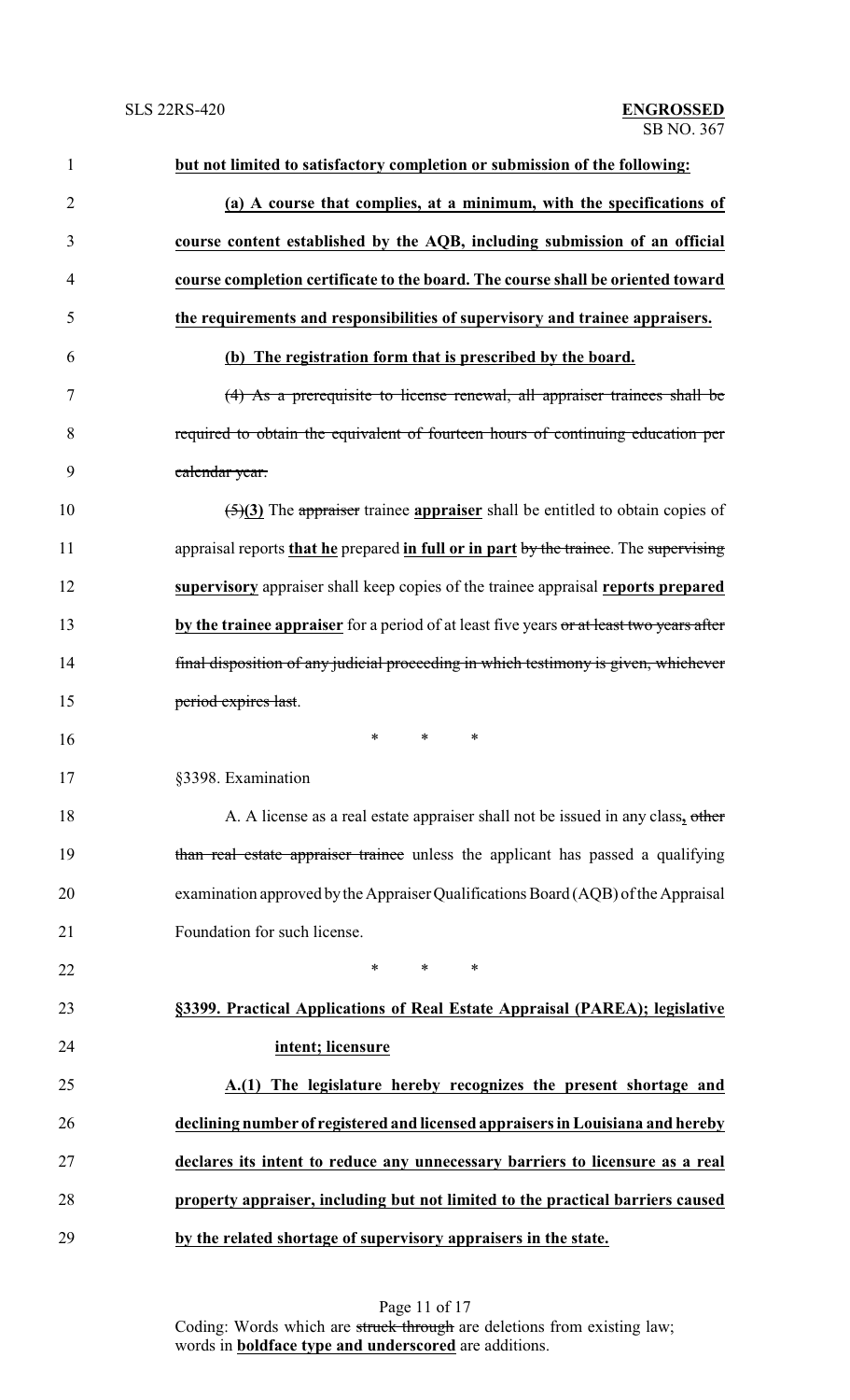| $\mathbf{1}$   | (2) Further, the legislature recognizes that the AQB has created and                  |
|----------------|---------------------------------------------------------------------------------------|
| $\overline{2}$ | authorized implementation of Practical Applications of Real Estate Appraisal          |
| 3              | (PAREA) training programs, which shall utilize simulated experience training          |
| $\overline{4}$ | to provide an alternative path to licensure as a real property appraiser without      |
| 5              | the necessity of obtaining experience or supervision directly from a supervisory      |
| 6              | appraiser.                                                                            |
| 7              | B.(1) Accordingly, nothing in this Chapter shall be construed to prohibit             |
| 8              | an applicant from submitting an official PAREA program completion                     |
| 9              | certificate to evidence satisfactory completion of all experience necessary for       |
| 10             | licensure as either a licensed residential appraiser or as a certified residential    |
| 11             | appraiser, according to the qualifications required by The Real Property              |
| 12             | <b>Appraiser Qualification Criteria.</b>                                              |
| 13             | (2) An applicant, who has fully completed an authorized PAREA                         |
| 14             | program, shall apply for licensure either as a licensed residential appraiser or      |
| 15             | as a certified residential appraiser on a form prescribed by the board and            |
| 16             | obtain board approval of the application prior to conducting appraisal activity       |
| 17             | in this state.                                                                        |
| 18             | ∗<br>$\ast$<br>∗                                                                      |
| 19             | §3405. Principal place of business for appraiser; contact information                 |
| 20             | A. Each registered or licensed real estate appraiser shall advise notify the          |
| 21             | board of any change in the information required for registration, licensure, or       |
| 22             | renewal, including but not limited to the following:                                  |
| 23             | (1) the The address of his or her principal place of business and all other           |
| 24             | addresses at which he is currently engaged in the business of preparing real property |
| 25             | appraisal reports.                                                                    |
| 26             | (2) The address of his domicile.                                                      |
| 27             | (3) Primary telephone number.                                                         |
| 28             | (4) Primary electronic mail address.                                                  |
| 29             | B. Each registered or licensed appraiser required by Subsection A of this             |

Page 12 of 17 Coding: Words which are struck through are deletions from existing law; words in **boldface type and underscored** are additions.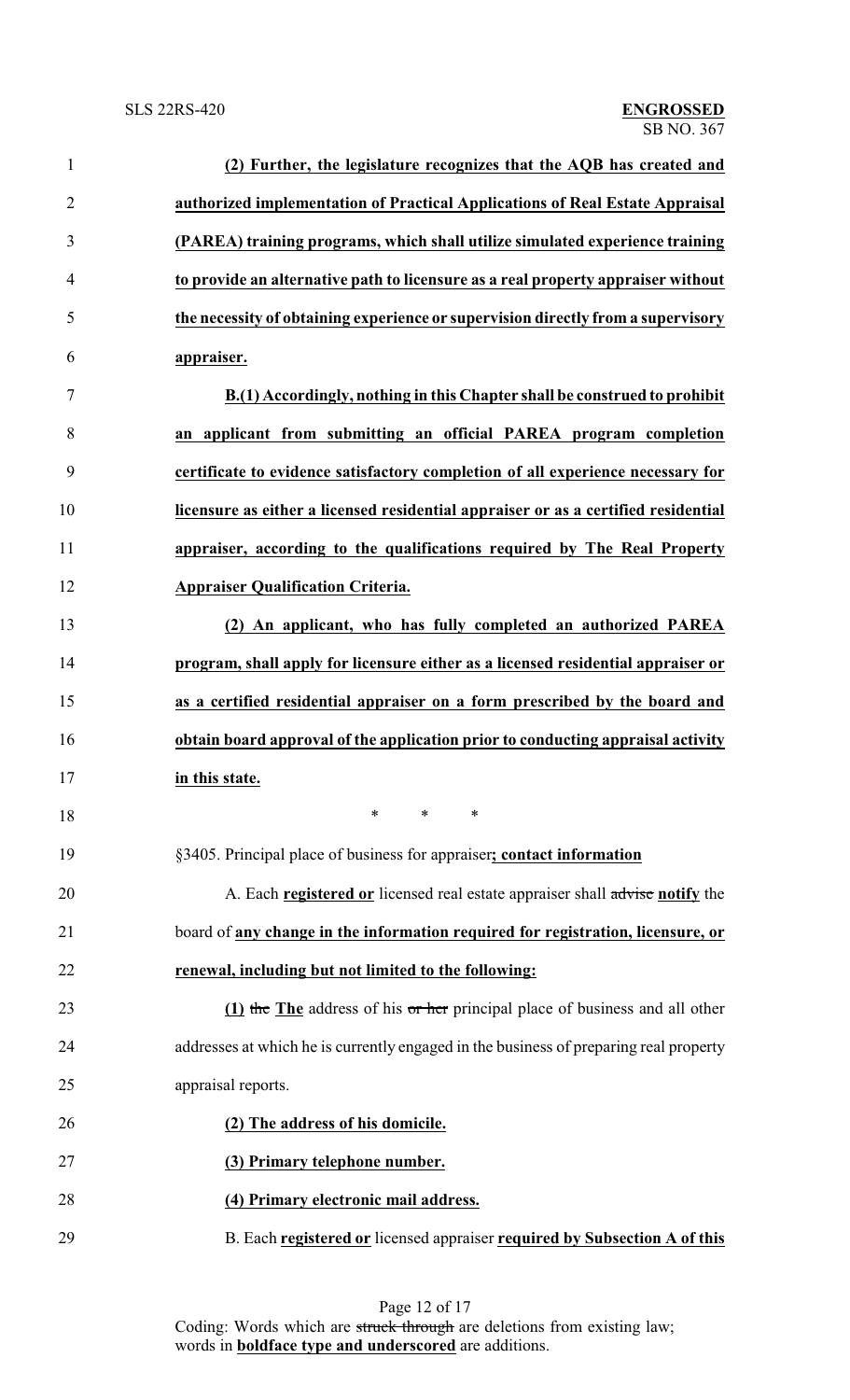| $\mathbf{1}$   | Section shall report any changes in the address or telephone number of his business            |
|----------------|------------------------------------------------------------------------------------------------|
| $\overline{2}$ | or residence to notify the board shall provide such notice, in writing within ten days         |
| 3              | of the change.                                                                                 |
| 4              | $\ast$<br>$\ast$<br>∗                                                                          |
| 5              | §3408. Continuing education requirements                                                       |
| 6              | A. As a prerequisite to renewal of a real estate appraiser registration or                     |
| 7              | license, all <b>registrants and</b> licensees shall present evidence satisfactory to the board |
| 8              | of having met the continuing education requirements set forth in this Chapter.                 |
| 9              | B.(1) The basic continuing education requirements for Prior to renewal of                      |
| 10             | a registration or a license, regardless of classification, the renewal applicant               |
| 11             | shall obtain shall be the completion of not less than twenty-eight hours of                    |
| 12             | continuing education credit, or its equivalent, in courses that have received the              |
| 13             | approval of approved by the board. As part of this requirement, the applicant shall            |
| 14             | complete a minimum of seven classroom hours of instruction covering the Uniform                |
| 15             | Standards of Professional Appraisal Practice every renewal period.                             |
| 16             | (2) All appraisers regardless of registration or license class shall obtain                    |
| 17             | a minimum of seven continuing education credit hours regarding the Uniform                     |
| 18             | Standards of Professional Appraisal Practice (USPAP) each renewal period,                      |
| 19             | which shall be credited towards the total continuing education required by                     |
| 20             | Paragraph (1) of this Subsection.                                                              |
| 21             | $\ast$<br>$\ast$<br>∗                                                                          |
| 22             | D. The board shall adopt regulations for implementation of the provisions of                   |
| 23             | this Section to provide <b>registrants and</b> licensees with current knowledge of real        |
| 24             | property appraisal theories, practices, and techniques. Such regulations shall                 |
| 25             | prescribe the following:                                                                       |
| 26             | $\ast$<br>$*$ and $*$<br>∗                                                                     |
| 27             | F. No amendment or repeal of a regulation adopted by the board pursuant to                     |
| 28             | this Section shall operate to deprive a registered or licensed real estate appraiser of        |
| 29             | credit toward renewal of certification for any course of instruction completed by the          |

Page 13 of 17 Coding: Words which are struck through are deletions from existing law; words in **boldface type and underscored** are additions.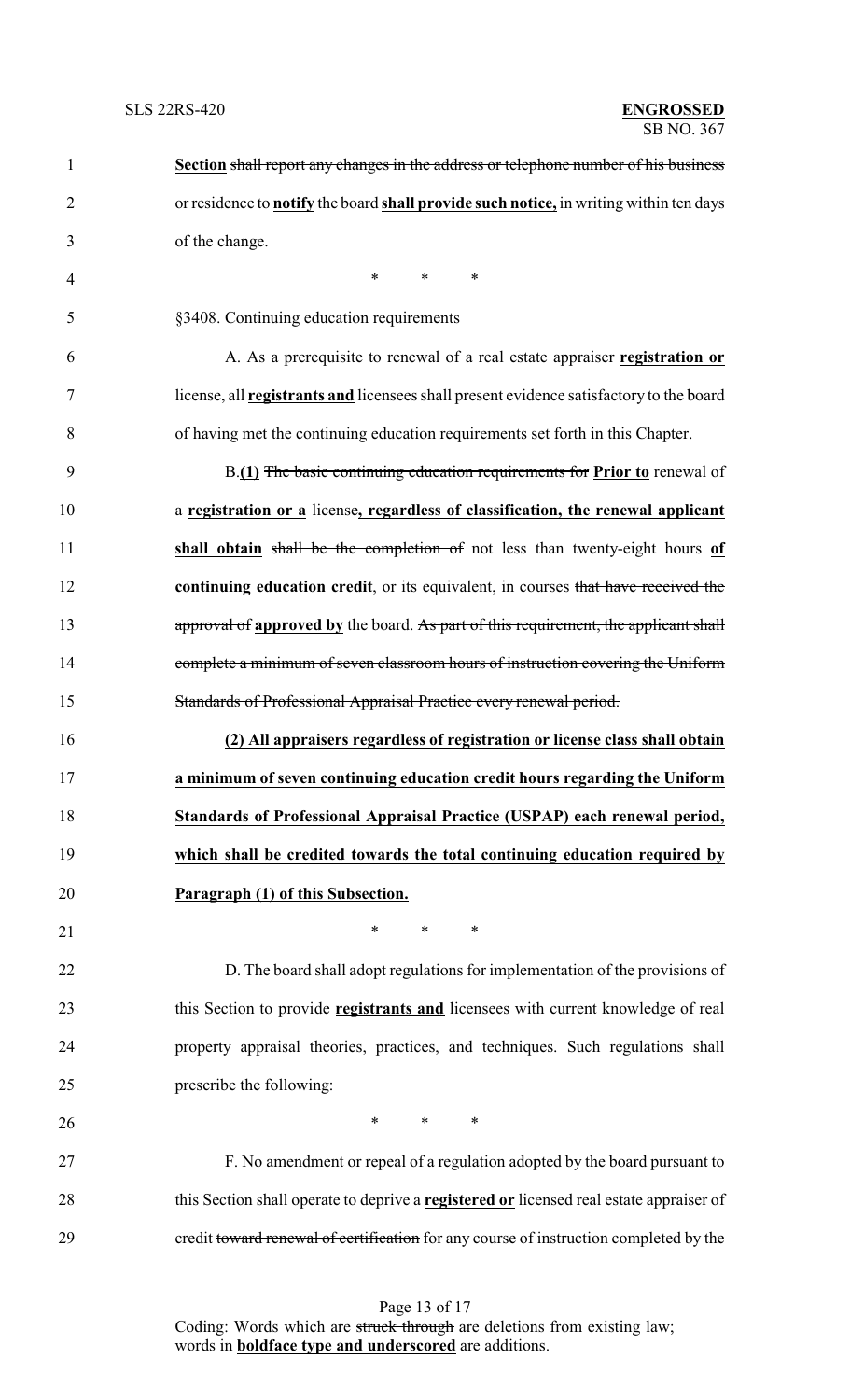| $\mathbf{1}$   | applicant prior to the amendment or repeal of the regulation, if the course would         |  |  |
|----------------|-------------------------------------------------------------------------------------------|--|--|
| $\overline{2}$ | have qualified for continuing education credit under the regulation as it existed prior   |  |  |
| 3              | to the repeal or amendment.                                                               |  |  |
| $\overline{4}$ | §3409. Disciplinary proceedings                                                           |  |  |
| 5              | A. The board may censure a <b>registered or</b> licensed real estate appraiser,           |  |  |
| 6              | conditionally or unconditionally suspend or revoke any <b>registration or</b> license     |  |  |
| 7              | issued under according to this Chapter, levy fines or impose civil penalties not to       |  |  |
| 8              | exceed five thousand dollars, or impose continuing education requirements on              |  |  |
| 9              | registrants and licensees if, in the opinion of the board, a registrant or licensee is    |  |  |
| 10             | performing, is attempting to perform, has performed, or has attempted to perform          |  |  |
| 11             | any of the following acts:                                                                |  |  |
| 12             | $\ast$<br>$\ast$<br>∗                                                                     |  |  |
| 13             | (6) Procuring a <b>registration or</b> license for himself or anyone else by fraud,       |  |  |
| 14             | misrepresentation, or deceit.                                                             |  |  |
| 15             | ∗<br>∗<br>∗                                                                               |  |  |
| 16             | $\ast$<br>∗<br>∗<br>B(1)                                                                  |  |  |
| 17             | (2) Before censuring any <b>registrant or</b> licensee, or suspending or revoking         |  |  |
| 18             | any license, the board shall notify the <b>registrant or</b> licensee in writing of any   |  |  |
| 19             | charges made at least twenty days prior to the date set for the hearing and shall afford  |  |  |
| 20             | him an opportunity to be heard in person or by counsel.                                   |  |  |
| 21             | (3) The written notice shall be satisfied by personal service on the                      |  |  |
| 22             | respondent, or by sending the notice by certified mail to the registrant's or             |  |  |
| 23             | licensee's address on file with the board, or by hand delivery from board personnel.      |  |  |
| 24             | $\ast$<br>∗<br>∗                                                                          |  |  |
| 25             | $\ast$<br>∗<br>∗<br>C(1)                                                                  |  |  |
| 26             | (2) The board may make findings of fact and shall deliver or mail such                    |  |  |
| 27             | findings to the <b>registrant or</b> licensee charged with an offense under this Chapter. |  |  |
| 28             | Any finding of fact by the board pursuant to this Subsection shall be conclusive.         |  |  |
| 29             | ∗<br>∗<br>∗                                                                               |  |  |

Page 14 of 17 Coding: Words which are struck through are deletions from existing law; words in **boldface type and underscored** are additions.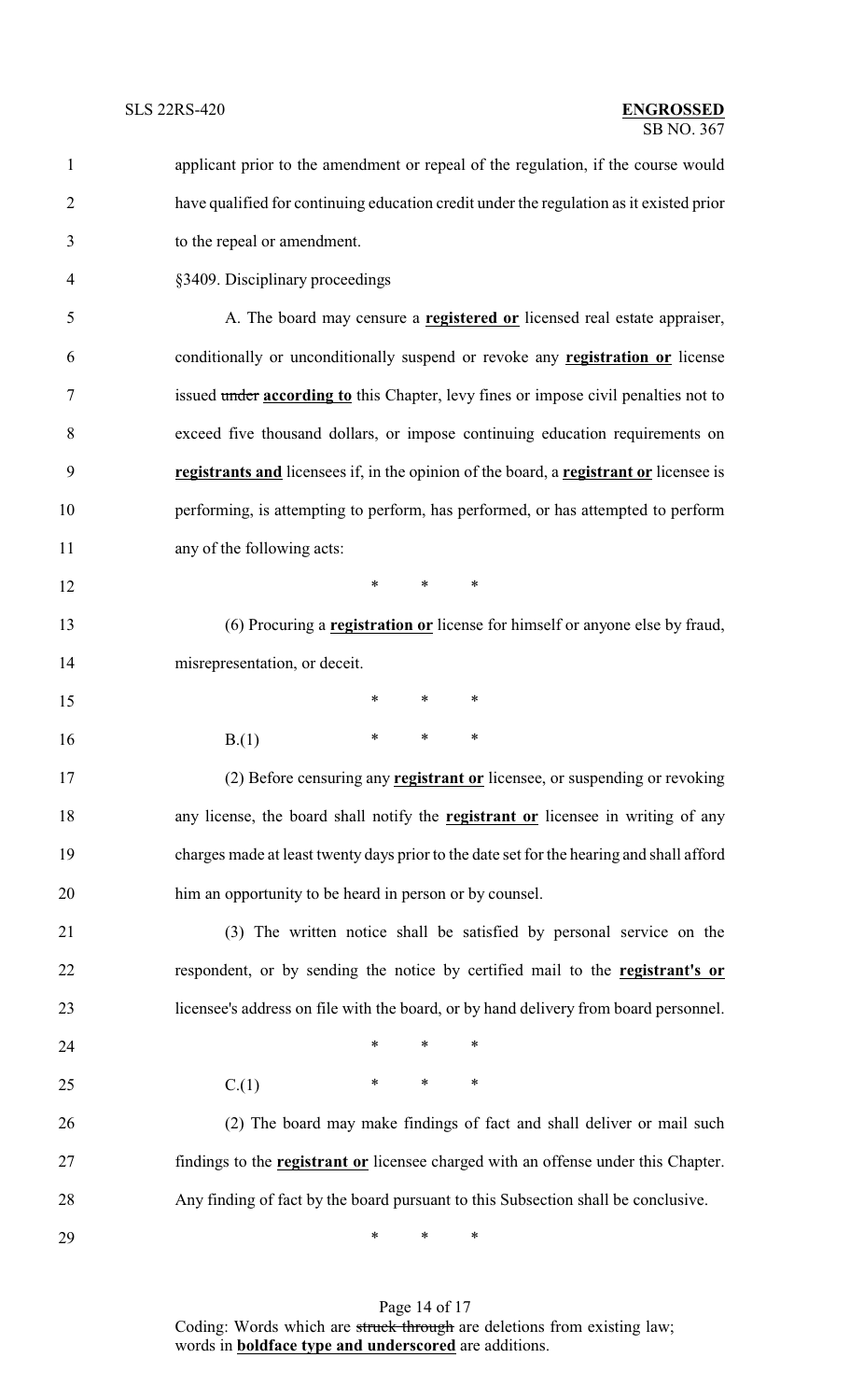#### SB NO. 367 SLS 22RS-420 **ENGROSSED**

| $\mathbf{1}$   | D. The board may also suspend or revoke the <b>registration or</b> license of a real     |
|----------------|------------------------------------------------------------------------------------------|
| $\overline{2}$ | estate appraiser based upon a final civil judgment against the appraiser on grounds      |
| 3              | of fraud, misrepresentation, or deceit in the making of an appraisal of real property.   |
| $\overline{4}$ | In a disciplinary proceeding based upon such judgment, the registered or licensed        |
| 5              | real estate appraiser shall be afforded notice and the opportunity to present matters    |
| 6              | in mitigation and extenuation but shall not collaterally attack the civil judgment.      |
| 7              | E. It shall be the duty of each registered or licensed real estate appraiser to          |
| 8              | notify the board within ten days by registered or certified mail or by hand delivery     |
| 9              | of the following actions:                                                                |
| 10             | $\ast$<br>$\ast$<br>$\ast$                                                               |
| 11             | F. A registered or licensed real estate appraiser shall not participate in the           |
| 12             | preparation of federally related real estate appraisals during any period in which his   |
| 13             | registration or license has been suspended by the board pursuant to adjudicatory         |
| 14             | proceedings.                                                                             |
| 15             | §3410. Standards for the development and communication of real estate appraisals         |
| 16             | A.(1) A registered or licensed real estate appraiser shall comply with                   |
| 17             | generally accepted standards of professional practice in the development and             |
| 18             | communication of appraisals of real estate located in this state and with generally      |
| 19             | accepted ethical rules of conduct as contained in the "Uniform Standards of              |
| 20             | Professional Appraisal Practice" (USPAP), or its successor, as approved and              |
| 21             | periodically amended by the Appraisal Standards Board of the Appraisal                   |
| 22             | Foundation or its successor.                                                             |
| 23             | (2) Nothing in this Chapter shall prohibit a registered or licensed real estate          |
| 24             | appraiser from performing an evaluation of real property for a federally insured         |
| 25             | depository institution if the evaluation is permitted by either federal law, regulation, |
| 26             | or the guidelines for evaluations established by the federal financial institutions      |
| 27             | regulatory agency of the depository institution, or a mortgage servicer approved to      |
| 28             | service any federally related mortgage loans.                                            |
| 29             | B. The <b>registered or</b> licensed real estate appraiser shall include within the      |
|                |                                                                                          |

Page 15 of 17 Coding: Words which are struck through are deletions from existing law; words in **boldface type and underscored** are additions.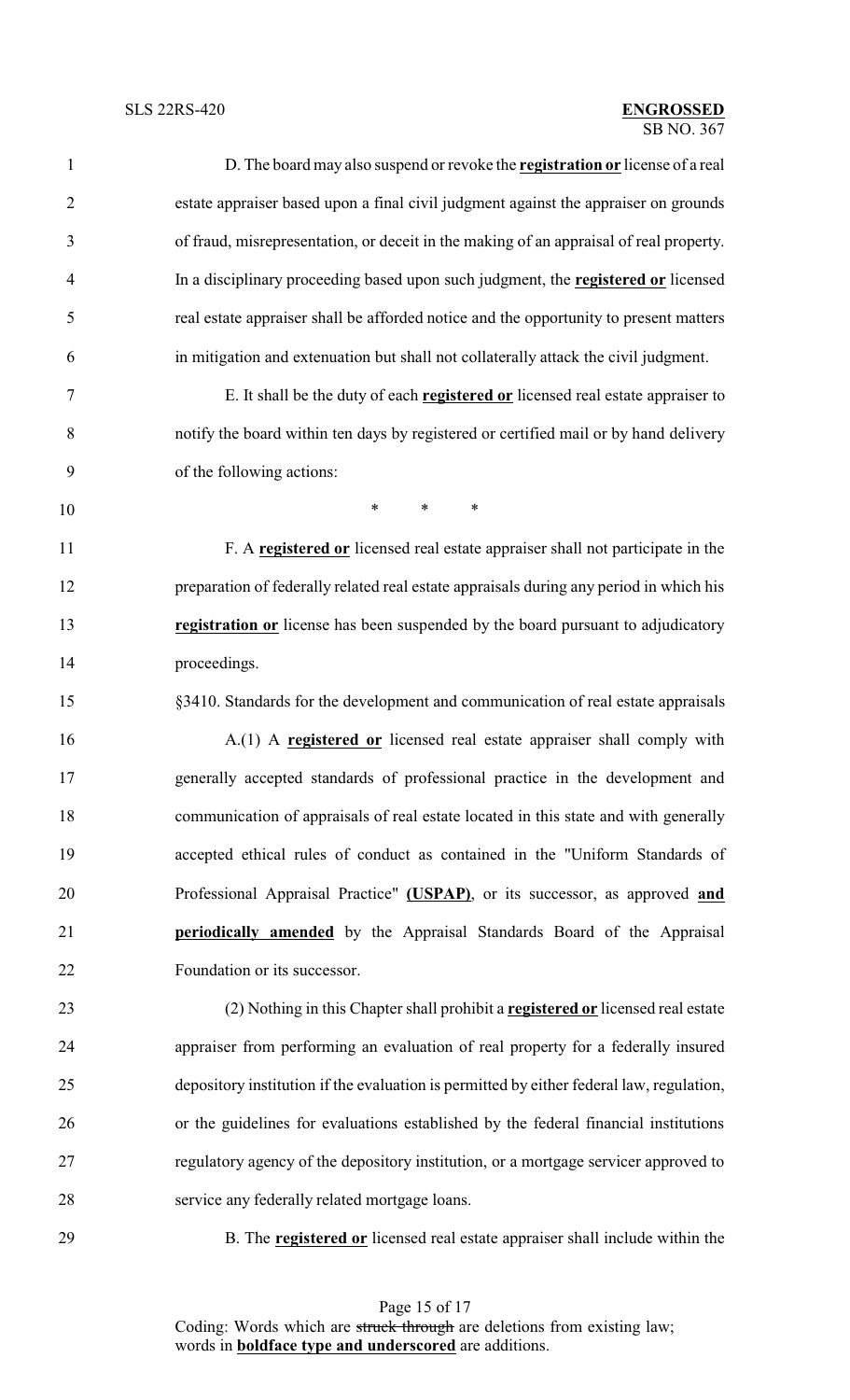#### SB NO. 367 SLS 22RS-420 **ENGROSSED**

# 1 body of the appraisal report the amount of the appraiser's fee for appraisal services.

## 2 §3411. Documents to be retained **Recordkeeping requirements**

 A **registered or** licensed real estate appraiser shall retain for five years originals or true copies of contracts engaging the appraiser's services for real property appraisal work, appraisal reports, and supporting data assembled and formulated by the appraiser in preparing reports. The period for retention of the records applicable to each engagement of the services of the appraiser shall run from the date of the submission of the appraisal report to the client. These records shall be made available by the appraiser for inspection and copying by the board on reasonable notice to the appraiser. When litigation is contemplated at any time, reports and records shall be retained for two years from final disposition. Section 2. R.S. 37:3392(11) and 3397.1 are repealed in their entity. Section 3. This Act shall become effective upon signature by the governor or, if not 14 signed by the governor, upon expiration of the time for bills to become law without signature by the governor, as provided by Article III, Section 18 of the Constitution of Louisiana. If vetoed by the governor and subsequently approved by the legislature, this Act shall become

17 effective on the day following such approval.

The original instrument and the following digest, which constitutes no part of the legislative instrument, were prepared by Xavier I. Alexander.

|                  | <b>DIGEST</b>        |       |
|------------------|----------------------|-------|
| SB 367 Engrossed | 2022 Regular Session | Henry |

Proposed law creates a Licensed Residential Appraiser (LRA) license classification and formalizes adoption of Practical Application of Real Estate Appraisal (PAREA) program criteria for Louisiana.

Present law provides for a real estate appraiser trainee to be licensed.

Proposed law provides for a trainee appraiser to be registered instead of licensed and specifically allows a trainee to have more than one supervisory appraiser. Proposed law provides for qualifications and training.

Proposed law defines a "licensed residential appraiser" as any person licensed by the board whose authority to appraise real property is limited to the appraisal of noncomplex one to four complex residential units having a transaction value of less than \$1M and one to four residential units having a transaction value of less than \$400K, according to The Real Property Appraiser Qualification Criteria.

Proposed law provides that nothing in present law and proposed law shall be construed to

Page 16 of 17 Coding: Words which are struck through are deletions from existing law; words in **boldface type and underscored** are additions.